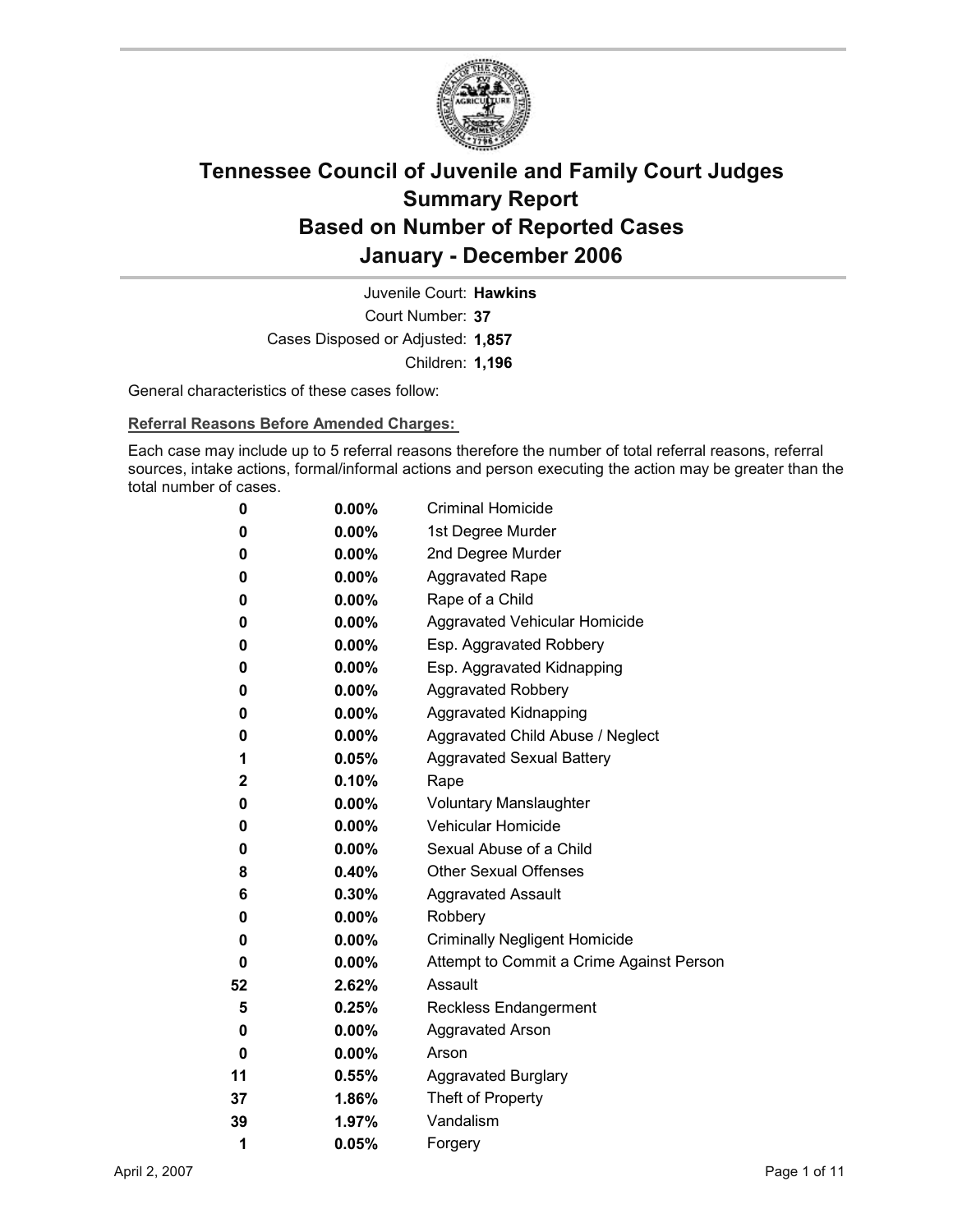

Court Number: **37** Juvenile Court: **Hawkins** Cases Disposed or Adjusted: **1,857** Children: **1,196**

#### **Referral Reasons Before Amended Charges:**

Each case may include up to 5 referral reasons therefore the number of total referral reasons, referral sources, intake actions, formal/informal actions and person executing the action may be greater than the total number of cases.

| $\mathbf 2$  | 0.10%    | <b>Worthless Checks</b>                                     |
|--------------|----------|-------------------------------------------------------------|
| 0            | $0.00\%$ | Illegal Possession / Fraudulent Use of Credit / Debit Cards |
| 20           | 1.01%    | <b>Burglary</b>                                             |
| 0            | $0.00\%$ | Unauthorized Use of a Vehicle                               |
| 0            | 0.00%    | <b>Cruelty to Animals</b>                                   |
| 3            | 0.15%    | Sale of Controlled Substances                               |
| 34           | 1.71%    | <b>Other Drug Offenses</b>                                  |
| 33           | 1.66%    | Possession of Controlled Substances                         |
| 0            | 0.00%    | <b>Criminal Attempt</b>                                     |
| 4            | 0.20%    | Carrying Weapons on School Property                         |
| 1            | 0.05%    | Unlawful Carrying / Possession of a Weapon                  |
| $\mathbf{2}$ | 0.10%    | <b>Evading Arrest</b>                                       |
| 0            | 0.00%    | Escape                                                      |
| $\mathbf{2}$ | 0.10%    | Driving Under Influence (DUI)                               |
| 43           | 2.17%    | Possession / Consumption of Alcohol                         |
| 4            | 0.20%    | Resisting Stop, Frisk, Halt, Arrest or Search               |
| 0            | $0.00\%$ | <b>Aggravated Criminal Trespass</b>                         |
| 1            | 0.05%    | Harassment                                                  |
| 0            | $0.00\%$ | Failure to Appear                                           |
| 3            | 0.15%    | Filing a False Police Report                                |
| 0            | $0.00\%$ | Criminal Impersonation                                      |
| 49           | 2.47%    | <b>Disorderly Conduct</b>                                   |
| $\mathbf{2}$ | 0.10%    | <b>Criminal Trespass</b>                                    |
| 5            | 0.25%    | <b>Public Intoxication</b>                                  |
| 0            | $0.00\%$ | Gambling                                                    |
| 309          | 15.57%   | <b>Traffic</b>                                              |
| $\mathbf{2}$ | 0.10%    | <b>Local Ordinances</b>                                     |
| 0            | $0.00\%$ | Violation of Wildlife Regulations                           |
| 7            | 0.35%    | Contempt of Court                                           |
| 55           | 2.77%    | <b>Violation of Probation</b>                               |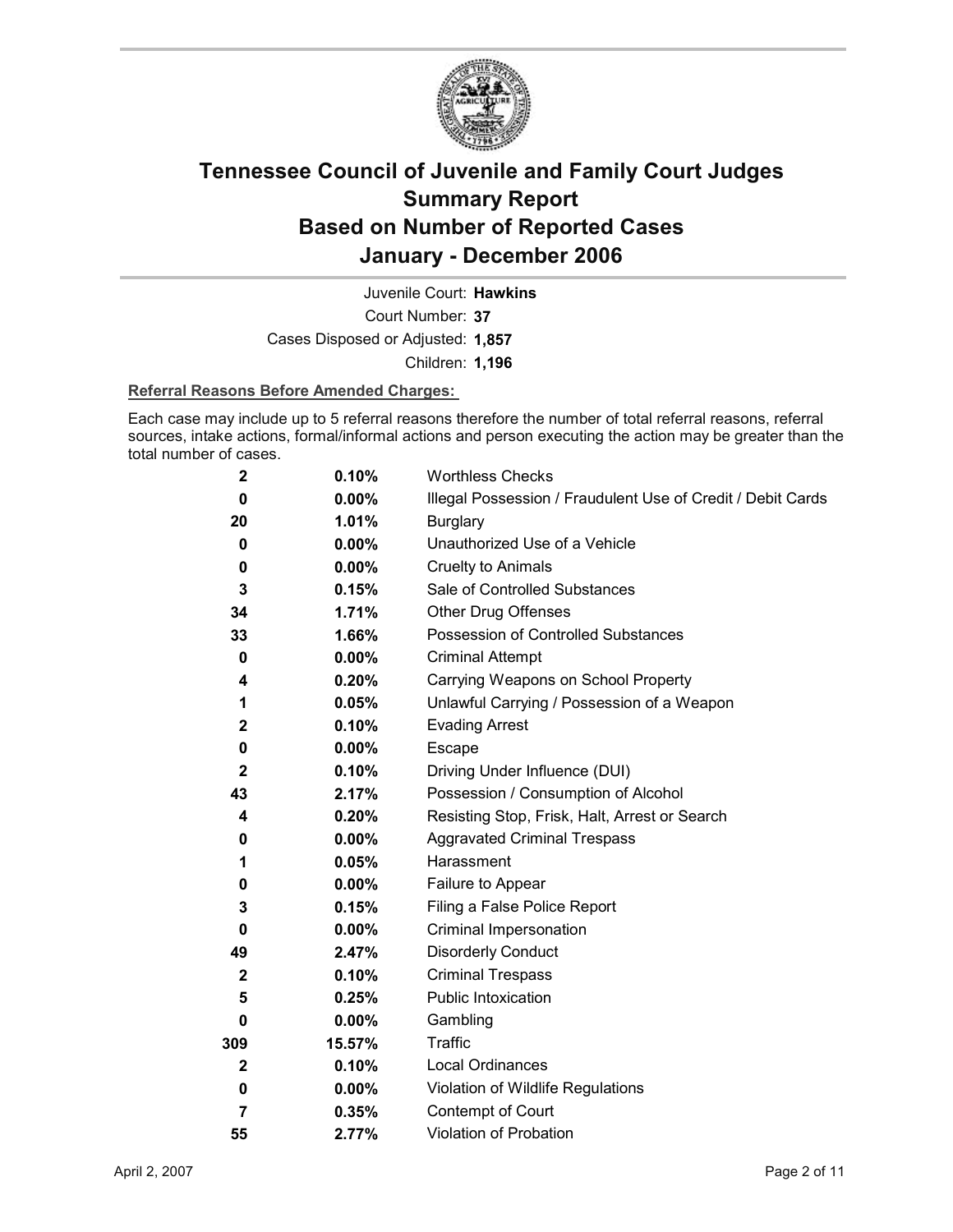

Court Number: **37** Juvenile Court: **Hawkins** Cases Disposed or Adjusted: **1,857** Children: **1,196**

#### **Referral Reasons Before Amended Charges:**

Each case may include up to 5 referral reasons therefore the number of total referral reasons, referral sources, intake actions, formal/informal actions and person executing the action may be greater than the total number of cases.

| 4            | 0.20%    | <b>Violation of Aftercare</b>         |
|--------------|----------|---------------------------------------|
| 58           | 2.92%    | Unruly Behavior                       |
| 224          | 11.29%   | Truancy                               |
| 28           | 1.41%    | In-State Runaway                      |
| 3            | 0.15%    | Out-of-State Runaway                  |
| 76           | 3.83%    | Possession of Tobacco Products        |
| 0            | 0.00%    | Violation of a Valid Court Order      |
| 1            | 0.05%    | <b>Violation of Curfew</b>            |
| 0            | $0.00\%$ | Sexually Abused Child                 |
| $\bf{0}$     | $0.00\%$ | <b>Physically Abused Child</b>        |
| 26           | 1.31%    | Dependency / Neglect                  |
| 21           | 1.06%    | <b>Termination of Parental Rights</b> |
| 0            | 0.00%    | Violation of Pretrial Diversion       |
| 0            | $0.00\%$ | Violation of Informal Adjustment      |
| 1            | 0.05%    | <b>Judicial Review</b>                |
| $\bf{0}$     | $0.00\%$ | <b>Administrative Review</b>          |
| 165          | 8.32%    | <b>Foster Care Review</b>             |
| 344          | 17.34%   | Custody                               |
| 36           | 1.81%    | Visitation                            |
| 9            | 0.45%    | Paternity / Legitimation              |
| 3            | 0.15%    | Child Support                         |
| 0            | $0.00\%$ | <b>Request for Medical Treatment</b>  |
| $\mathbf{0}$ | 0.00%    | <b>Consent to Marry</b>               |
| 242          | 12.20%   | Other                                 |
| 1,984        | 100.00%  | <b>Total Referrals</b>                |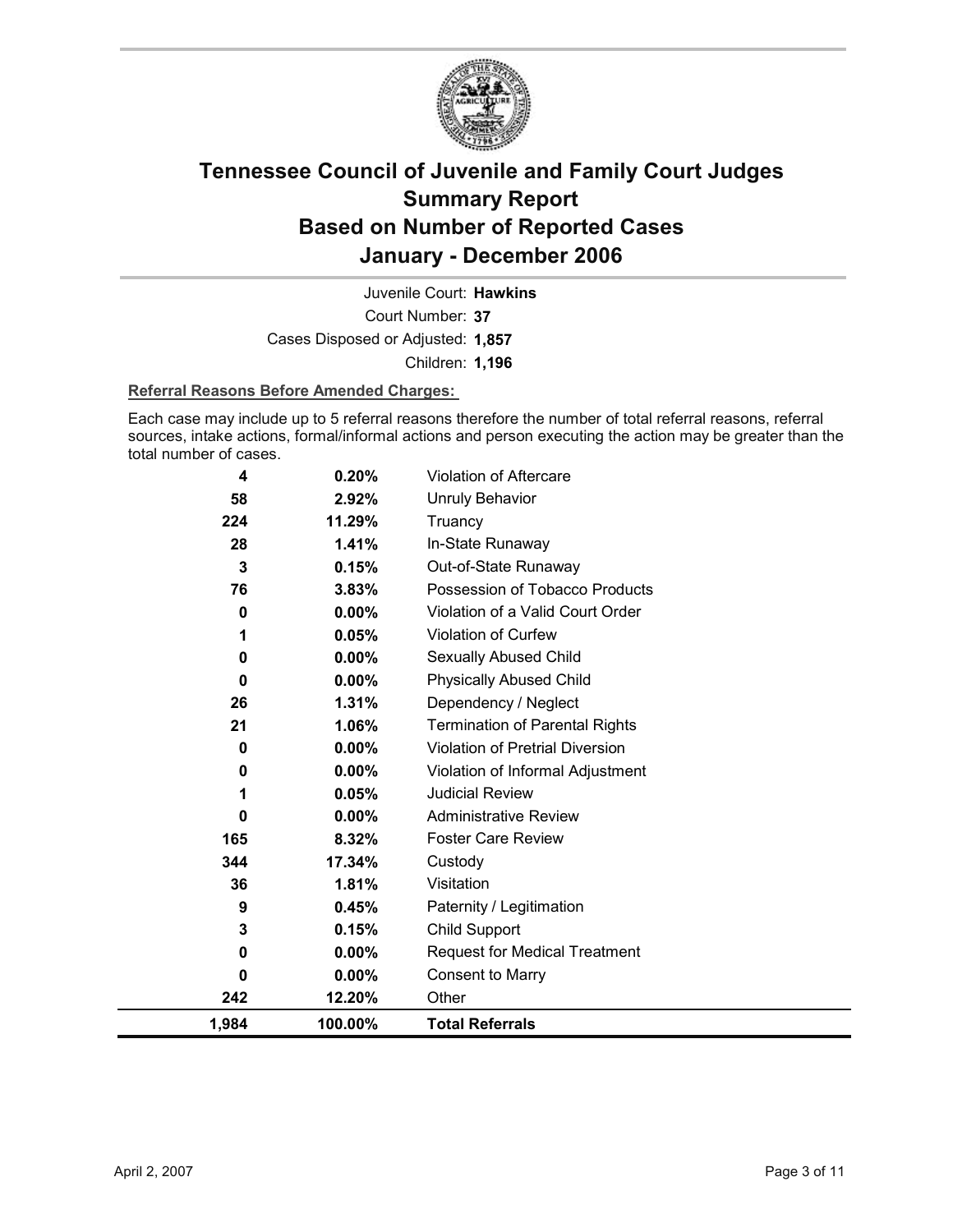

| Juvenile Court: Hawkins           |                            |                                   |  |  |  |  |
|-----------------------------------|----------------------------|-----------------------------------|--|--|--|--|
| Court Number: 37                  |                            |                                   |  |  |  |  |
| Cases Disposed or Adjusted: 1,857 |                            |                                   |  |  |  |  |
|                                   |                            | Children: 1,196                   |  |  |  |  |
|                                   | <b>Referral Sources: 1</b> |                                   |  |  |  |  |
| 645                               | 32.51%                     | Law Enforcement                   |  |  |  |  |
| 307                               | 15.47%                     | Parents                           |  |  |  |  |
| 175                               | 8.82%                      | Relatives                         |  |  |  |  |
| $\mathbf 0$                       | 0.00%                      | Self                              |  |  |  |  |
| 306                               | 15.42%                     | School                            |  |  |  |  |
| 0                                 | 0.00%                      | <b>CSA</b>                        |  |  |  |  |
| 402                               | 20.26%                     | <b>DCS</b>                        |  |  |  |  |
| 30                                | 1.51%                      | <b>Other State Department</b>     |  |  |  |  |
| 1                                 | 0.05%                      | <b>District Attorney's Office</b> |  |  |  |  |
| 57                                | 2.87%                      | <b>Court Staff</b>                |  |  |  |  |
| 3                                 | 0.15%                      | Social Agency                     |  |  |  |  |
| 1                                 | 0.05%                      | <b>Other Court</b>                |  |  |  |  |
| 39                                | 1.97%                      | Victim                            |  |  |  |  |
| 3                                 | 0.15%                      | Child & Parent                    |  |  |  |  |
| 0                                 | 0.00%                      | Hospital                          |  |  |  |  |
| 1                                 | 0.05%                      | Unknown                           |  |  |  |  |
| 14                                | 0.71%                      | Other                             |  |  |  |  |
| 1,984                             | 100.00%                    | <b>Total Referral Sources</b>     |  |  |  |  |
| Age of Child at Referral: 2       |                            |                                   |  |  |  |  |
|                                   |                            |                                   |  |  |  |  |

| 1,196 | 100.00%  | <b>Total Child Count</b> |  |
|-------|----------|--------------------------|--|
| 0     | $0.00\%$ | Unknown / Not Reported   |  |
| 23    | 1.92%    | Ages 19 and Over         |  |
| 259   | 21.66%   | Ages 17 through 18       |  |
| 368   | 30.77%   | Ages 15 through 16       |  |
| 137   | 11.45%   | Ages 13 through 14       |  |
| 69    | 5.77%    | Ages 11 through 12       |  |
| 340   | 28.43%   | Ages 10 and Under        |  |

 $1$  If different than number of Referral Reasons (1984), verify accuracy of your court's data.

<sup>2</sup> One child could be counted in multiple categories, verify accuracy of your court's data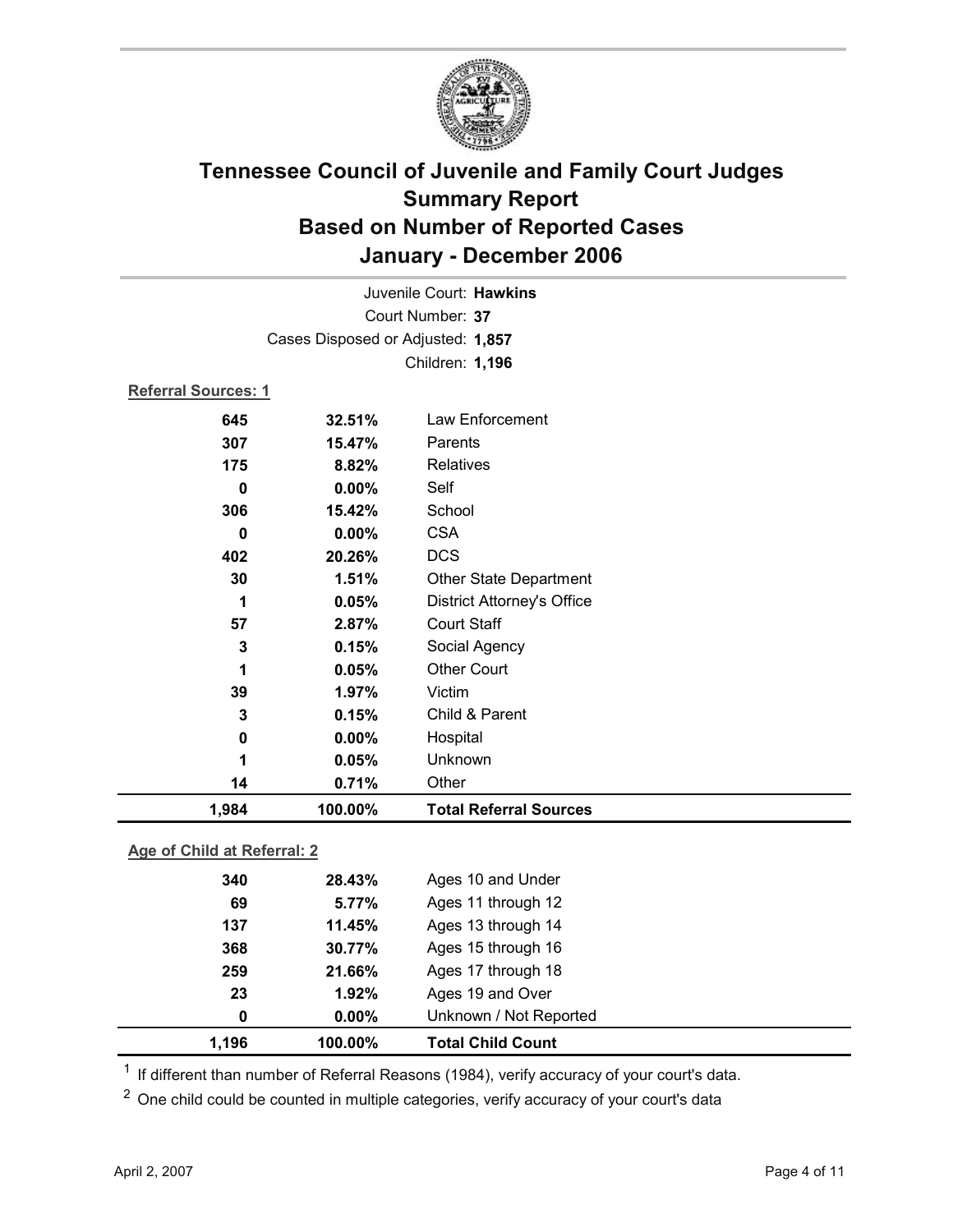

| Juvenile Court: Hawkins                 |                                   |                          |  |  |  |
|-----------------------------------------|-----------------------------------|--------------------------|--|--|--|
| Court Number: 37                        |                                   |                          |  |  |  |
|                                         | Cases Disposed or Adjusted: 1,857 |                          |  |  |  |
|                                         |                                   | Children: 1,196          |  |  |  |
| Sex of Child: 1                         |                                   |                          |  |  |  |
| 672                                     | 56.19%                            | Male                     |  |  |  |
| 524                                     | 43.81%                            | Female                   |  |  |  |
| $\mathbf 0$                             | 0.00%                             | Unknown                  |  |  |  |
| 1,196                                   | 100.00%                           | <b>Total Child Count</b> |  |  |  |
| Race of Child: 1                        |                                   |                          |  |  |  |
| 1,177                                   | 98.41%                            | White                    |  |  |  |
| 14                                      | 1.17%                             | African American         |  |  |  |
| $\mathbf 0$                             | 0.00%                             | Native American          |  |  |  |
| $\mathbf 0$                             | 0.00%                             | Asian                    |  |  |  |
| $\overline{\mathbf{4}}$                 | 0.33%                             | Mixed                    |  |  |  |
| 1                                       | 0.08%                             | Unknown                  |  |  |  |
| 1,196                                   | 100.00%                           | <b>Total Child Count</b> |  |  |  |
| <b>Hispanic Origin: 1</b>               |                                   |                          |  |  |  |
| 5                                       | 0.42%                             | Yes                      |  |  |  |
| 1,190                                   | 99.50%                            | No                       |  |  |  |
| 1                                       | 0.08%                             | Unknown                  |  |  |  |
| 1,196                                   | 100.00%                           | <b>Total Child Count</b> |  |  |  |
| <b>School Enrollment of Children: 1</b> |                                   |                          |  |  |  |
| 963                                     | 80.52%                            | Yes                      |  |  |  |
| 230                                     | 19.23%                            | No                       |  |  |  |
| 3                                       | 0.25%                             | Unknown                  |  |  |  |
| 1,196                                   | 100.00%                           | <b>Total Child Count</b> |  |  |  |

 $1$  One child could be counted in multiple categories, verify accuracy of your court's data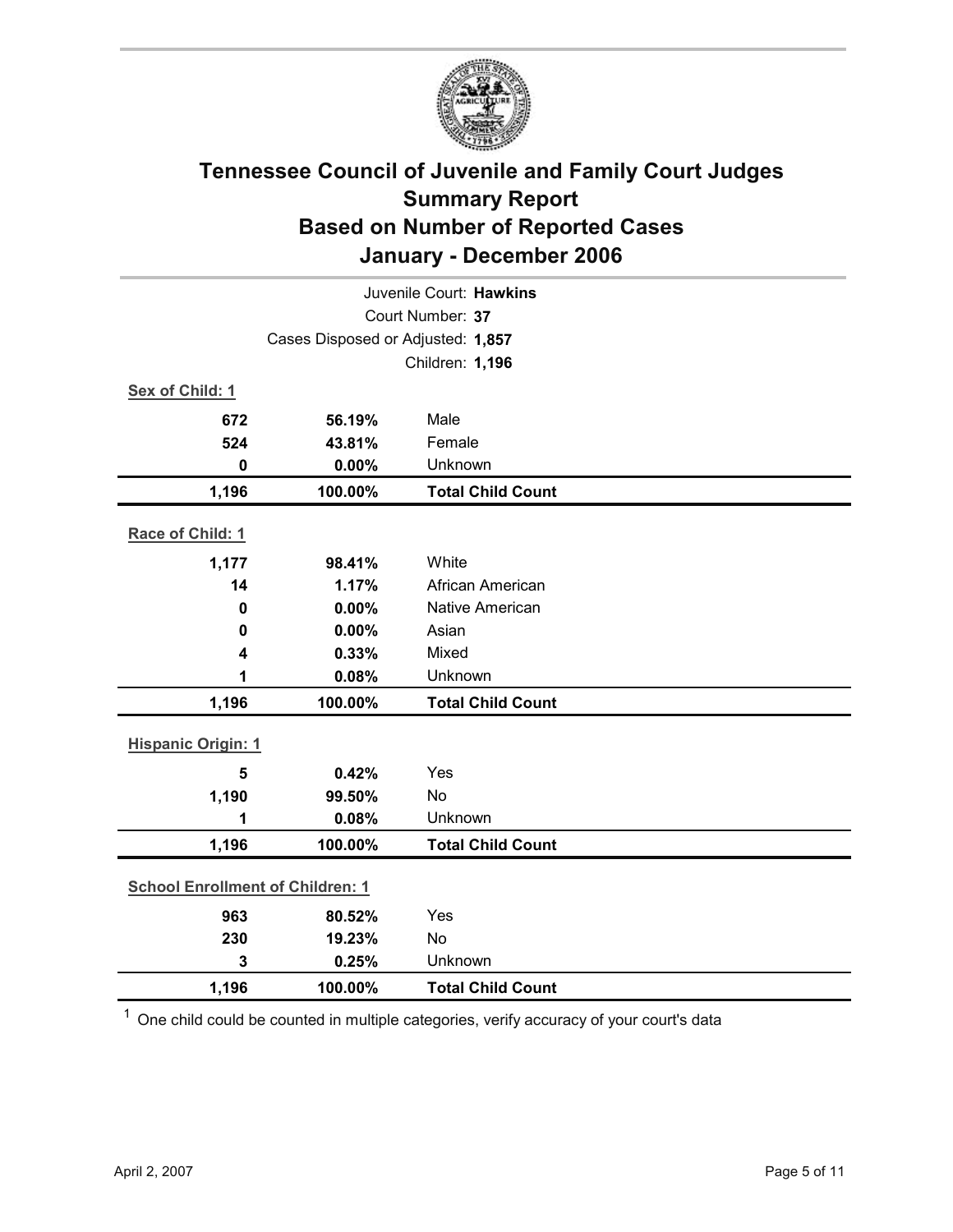

Court Number: **37** Juvenile Court: **Hawkins** Cases Disposed or Adjusted: **1,857** Children: **1,196**

**Living Arrangement of Child at Time of Referral: 1**

| 1,196 | 100.00%  | <b>Total Child Count</b>     |
|-------|----------|------------------------------|
| 20    | 1.67%    | Other                        |
| 0     | $0.00\%$ | Unknown                      |
| 26    | 2.17%    | Independent                  |
| 0     | $0.00\%$ | In an Institution            |
| 1     | 0.08%    | In a Residential Center      |
| 4     | 0.33%    | In a Group Home              |
| 109   | 9.11%    | With Foster Family           |
| 7     | 0.59%    | <b>With Adoptive Parents</b> |
| 221   | 18.48%   | <b>With Relatives</b>        |
| 127   | 10.62%   | <b>With Father</b>           |
| 408   | 34.11%   | With Mother                  |
| 47    | 3.93%    | With Mother and Stepfather   |
| 14    | $1.17\%$ | With Father and Stepmother   |
| 212   | 17.73%   | With Both Biological Parents |
|       |          |                              |

### **Type of Detention: 2**

| 1,857       | 100.00%  | <b>Total Detention Count</b> |  |
|-------------|----------|------------------------------|--|
| 0           | $0.00\%$ | Other                        |  |
| 1,750       | 94.24%   | Does Not Apply               |  |
| 0           | $0.00\%$ | <b>Unknown</b>               |  |
| 0           | $0.00\%$ | <b>Psychiatric Hospital</b>  |  |
| 0           | $0.00\%$ | Jail - No Separation         |  |
| $\mathbf 0$ | $0.00\%$ | Jail - Partial Separation    |  |
| 1           | 0.05%    | Jail - Complete Separation   |  |
| 101         | 5.44%    | Juvenile Detention Facility  |  |
| 5           | 0.27%    | Non-Secure Placement         |  |
|             |          |                              |  |

 $<sup>1</sup>$  One child could be counted in multiple categories, verify accuracy of your court's data</sup>

 $2$  If different than number of Cases (1857) verify accuracy of your court's data.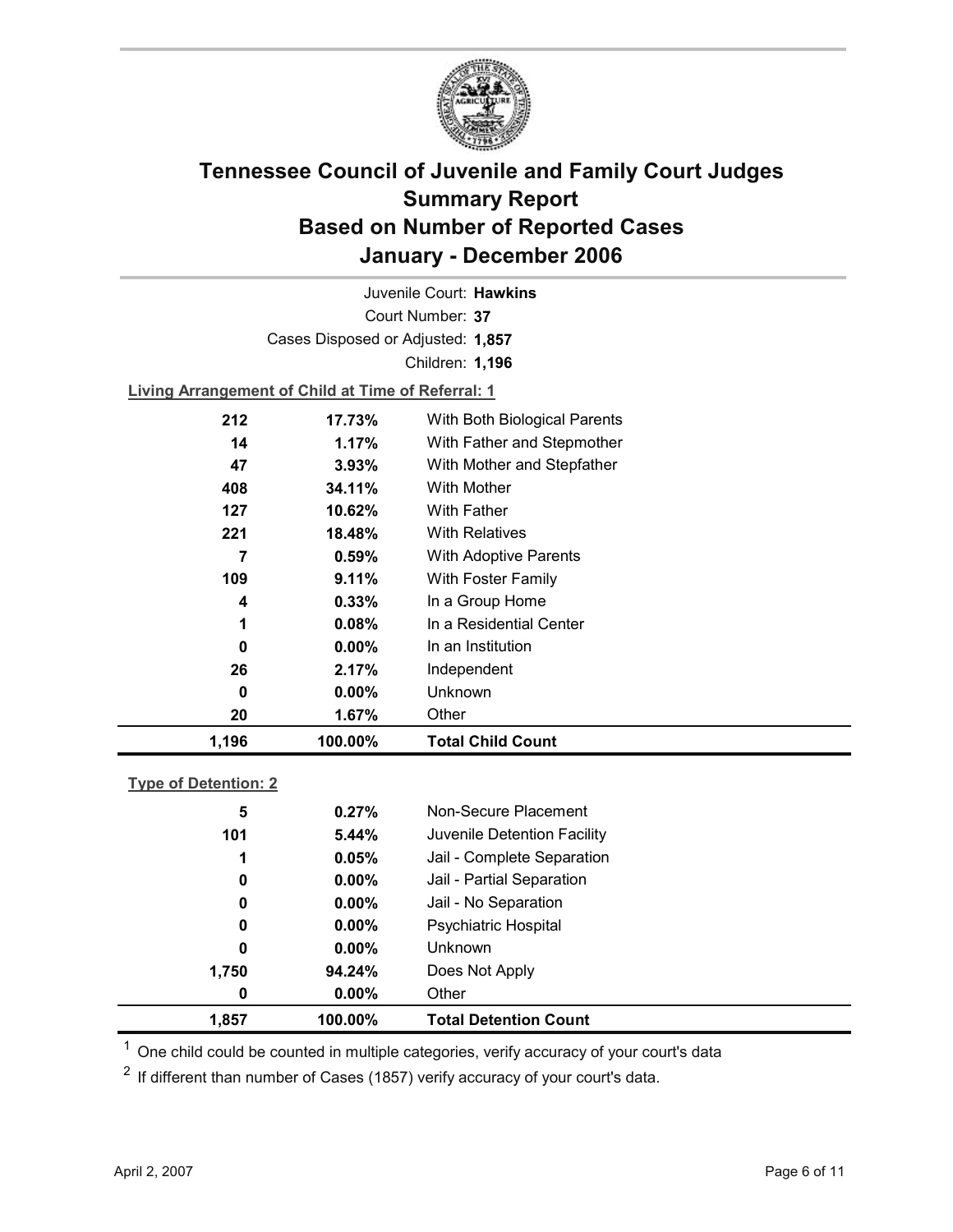

| Juvenile Court: Hawkins  |                                                    |                                      |  |  |
|--------------------------|----------------------------------------------------|--------------------------------------|--|--|
| Court Number: 37         |                                                    |                                      |  |  |
|                          | Cases Disposed or Adjusted: 1,857                  |                                      |  |  |
|                          |                                                    | Children: 1,196                      |  |  |
|                          | <b>Placement After Secure Detention Hearing: 1</b> |                                      |  |  |
| 84                       | 4.52%                                              | Returned to Prior Living Arrangement |  |  |
| $\mathbf{2}$             | 0.11%                                              | Juvenile Detention Facility          |  |  |
| 1                        | 0.05%                                              | Jail                                 |  |  |
| 20                       | $1.08\%$                                           | Shelter / Group Home                 |  |  |
| $\mathbf{2}$             | 0.11%                                              | <b>Foster Family Home</b>            |  |  |
| 0                        | $0.00\%$                                           | <b>Psychiatric Hospital</b>          |  |  |
| 1                        | 0.05%                                              | Unknown / Not Reported               |  |  |
| 1,747                    | 94.08%                                             | Does Not Apply                       |  |  |
| 0                        | 0.00%                                              | Other                                |  |  |
|                          |                                                    |                                      |  |  |
| 1,857                    | 100.00%                                            | <b>Total Placement Count</b>         |  |  |
|                          |                                                    |                                      |  |  |
| <b>Intake Actions: 2</b> |                                                    |                                      |  |  |
| 1,315                    | 66.28%                                             | <b>Petition Filed</b>                |  |  |
| 24                       | 1.21%                                              | <b>Motion Filed</b>                  |  |  |
| 315                      | 15.88%                                             | <b>Citation Processed</b>            |  |  |
| 0                        | $0.00\%$                                           | Notification of Paternity Processed  |  |  |
| 1                        | 0.05%                                              | Scheduling of Judicial Review        |  |  |
| $\bf{0}$                 | 0.00%                                              | Scheduling of Administrative Review  |  |  |
| 18                       | 0.91%                                              | Scheduling of Foster Care Review     |  |  |
| 0                        | 0.00%                                              | Unknown                              |  |  |
| 0<br>311                 | $0.00\%$<br>15.68%                                 | Does Not Apply<br>Other              |  |  |

 $1$  If different than number of Cases (1857) verify accuracy of your court's data.

 $2$  If different than number of Referral Reasons (1984), verify accuracy of your court's data.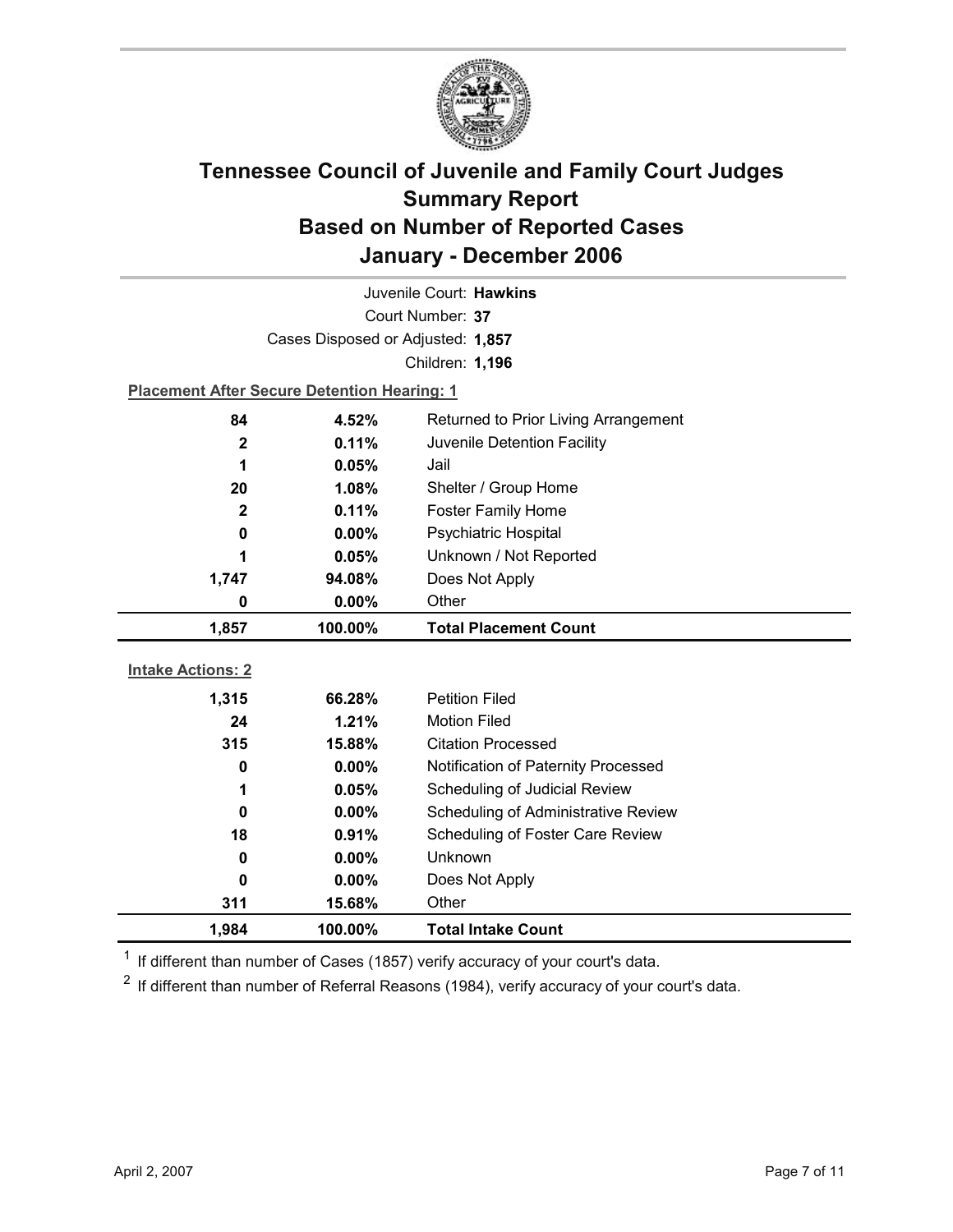

Court Number: **37** Juvenile Court: **Hawkins** Cases Disposed or Adjusted: **1,857** Children: **1,196**

#### **Last Grade Completed by Child: 1**

| 179                                     | 14.97%  | Too Young for School     |
|-----------------------------------------|---------|--------------------------|
| 22                                      | 1.84%   | Preschool                |
| 18                                      | 1.51%   | Kindergarten             |
| 39                                      | 3.26%   | 1st Grade                |
| 14                                      | 1.17%   | 2nd Grade                |
| 21                                      | 1.76%   | 3rd Grade                |
| 38                                      | 3.18%   | 4th Grade                |
| 29                                      | 2.42%   | 5th Grade                |
| 54                                      | 4.52%   | 6th Grade                |
| 33                                      | 2.76%   | 7th Grade                |
| 117                                     | 9.78%   | 8th Grade                |
| 148                                     | 12.37%  | 9th Grade                |
| 195                                     | 16.30%  | 10th Grade               |
| 179                                     | 14.97%  | 11th Grade               |
| 19                                      | 1.59%   | 12th Grade               |
| 1                                       | 0.08%   | Non-Graded Special Ed    |
| 10                                      | 0.84%   | <b>GED</b>               |
| 12                                      | 1.00%   | Graduated                |
| $\mathbf{2}$                            | 0.17%   | Never Attended School    |
| 61                                      | 5.10%   | Unknown                  |
| 5                                       | 0.42%   | Other                    |
| 1,196                                   | 100.00% | <b>Total Child Count</b> |
|                                         |         |                          |
| <b>Enrolled in Special Education: 1</b> |         |                          |
| 87                                      | 7.27%   | Yes                      |
| 1,048                                   | 87.63%  | No                       |

 $1$  One child could be counted in multiple categories, verify accuracy of your court's data

**61 5.10%** Unknown

**1,196 100.00% Total Child Count**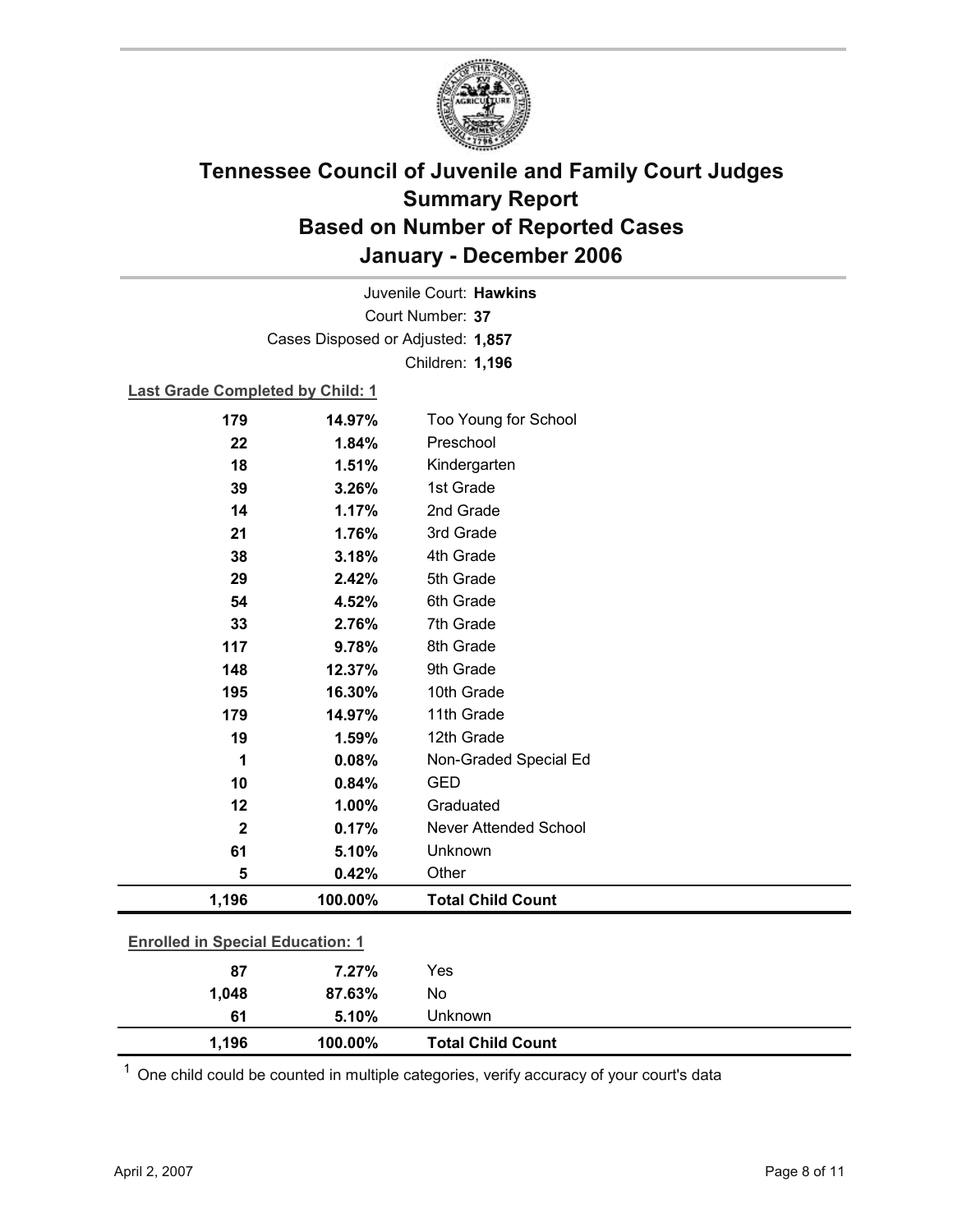

|                              | Juvenile Court: Hawkins           |                           |  |  |
|------------------------------|-----------------------------------|---------------------------|--|--|
|                              | Court Number: 37                  |                           |  |  |
|                              | Cases Disposed or Adjusted: 1,857 |                           |  |  |
|                              | Children: 1,196                   |                           |  |  |
| <b>Action Executed By: 1</b> |                                   |                           |  |  |
| 1,582                        | 79.74%                            | Judge                     |  |  |
| 0                            | $0.00\%$                          | Referee                   |  |  |
| 402                          | 20.26%                            | <b>YSO</b>                |  |  |
| 0                            | $0.00\%$                          | Other                     |  |  |
| 0                            | $0.00\%$                          | Unknown / Not Reported    |  |  |
| 1,984                        | 100.00%                           | <b>Total Action Count</b> |  |  |

### **Formal / Informal Actions: 1**

| 107          | $5.39\%$ | Dismissed                                      |
|--------------|----------|------------------------------------------------|
| $\mathbf{2}$ | 0.10%    | Retired / Nolle Prosequi                       |
| 659          | 33.22%   | <b>Complaint Substantiated Delinquent</b>      |
| 91           | 4.59%    | <b>Complaint Substantiated Status Offender</b> |
| 1            | 0.05%    | Complaint Substantiated Dependent / Neglected  |
| 0            | $0.00\%$ | <b>Complaint Substantiated Abused</b>          |
| 0            | $0.00\%$ | <b>Complaint Substantiated Mentally III</b>    |
| 295          | 14.87%   | Informal Adjustment                            |
| 55           | $2.77\%$ | <b>Pretrial Diversion</b>                      |
| 0            | $0.00\%$ | <b>Transfer to Adult Court Hearing</b>         |
| 0            | $0.00\%$ | Charges Cleared by Transfer to Adult Court     |
| 770          | 38.81%   | <b>Special Proceeding</b>                      |
|              | 0.05%    | <b>Review Concluded</b>                        |
|              | 0.05%    | Case Held Open                                 |
| 2            | 0.10%    | Other                                          |
| 0            | $0.00\%$ | Unknown / Not Reported                         |
| 1,984        | 100.00%  | <b>Total Action Count</b>                      |

 $1$  If different than number of Referral Reasons (1984), verify accuracy of your court's data.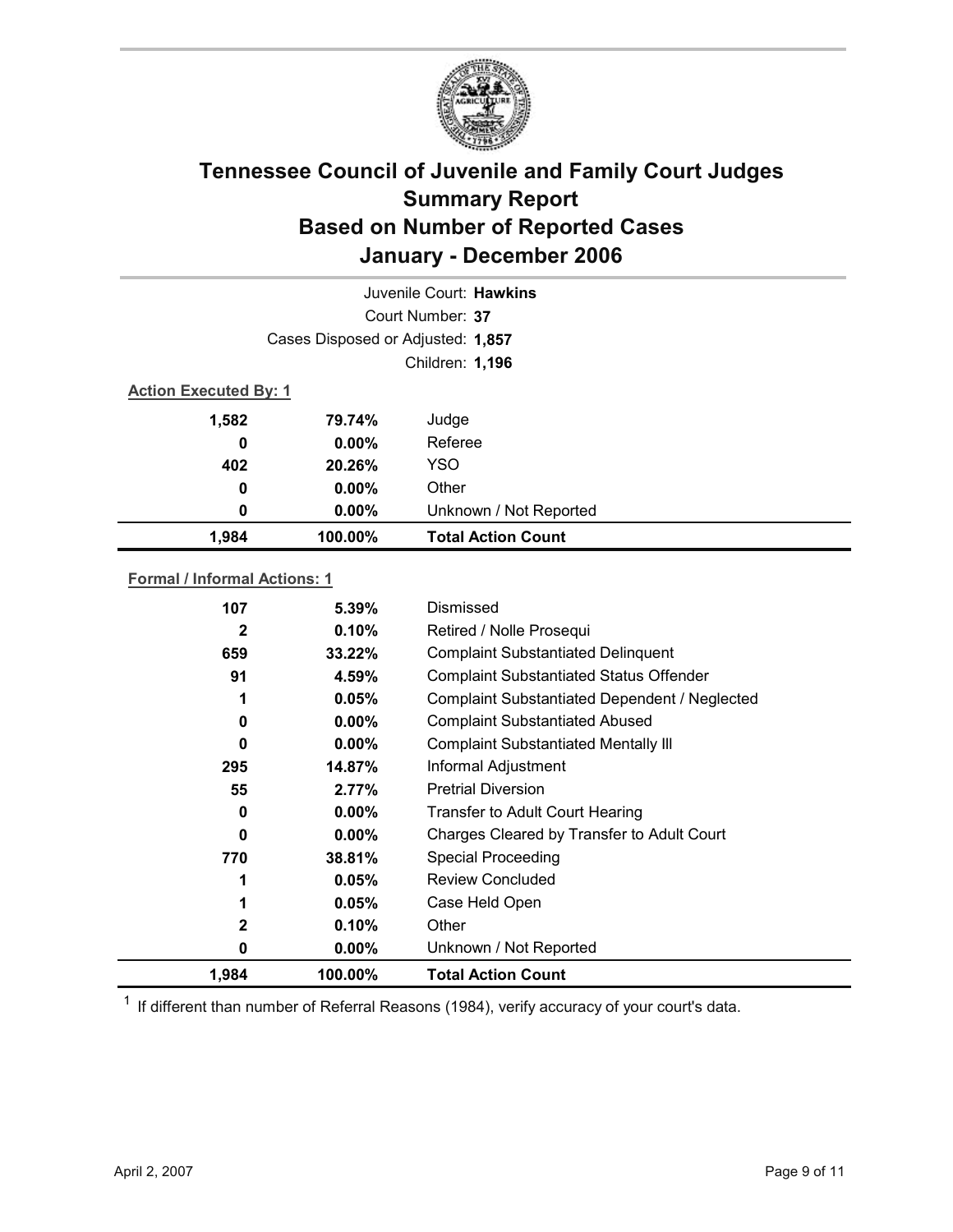

|                                   |                                                       | Juvenile Court: Hawkins                              |  |  |
|-----------------------------------|-------------------------------------------------------|------------------------------------------------------|--|--|
| Court Number: 37                  |                                                       |                                                      |  |  |
| Cases Disposed or Adjusted: 1,857 |                                                       |                                                      |  |  |
|                                   |                                                       | Children: 1,196                                      |  |  |
| <b>Case Outcomes:</b>             | There can be multiple outcomes for one child or case. |                                                      |  |  |
| 159                               | 4.78%                                                 | <b>Case Dismissed</b>                                |  |  |
| 3                                 | 0.09%                                                 | Case Retired or Nolle Prosequi                       |  |  |
| 97                                | 2.92%                                                 | Warned / Counseled                                   |  |  |
| 28                                | 0.84%                                                 | Held Open For Review                                 |  |  |
| 66                                | 1.98%                                                 | Supervision / Probation to Juvenile Court            |  |  |
| 4                                 | 0.12%                                                 | <b>Probation to Parents</b>                          |  |  |
| 45                                | 1.35%                                                 | Referral to Another Entity for Supervision / Service |  |  |
| 21                                | 0.63%                                                 | Referred for Mental Health Counseling                |  |  |
| 106                               | 3.19%                                                 | Referred for Alcohol and Drug Counseling             |  |  |
| 0                                 | 0.00%                                                 | Referred to Alternative School                       |  |  |
| 4                                 | 0.12%                                                 | Referred to Private Child Agency                     |  |  |
| 165                               | 4.96%                                                 | Referred to Defensive Driving School                 |  |  |
| 0                                 | 0.00%                                                 | Referred to Alcohol Safety School                    |  |  |
| 48                                | 1.44%                                                 | Referred to Juvenile Court Education-Based Program   |  |  |
| 18                                | 0.54%                                                 | Driver's License Held Informally                     |  |  |
| 0                                 | $0.00\%$                                              | Voluntary Placement with DMHMR                       |  |  |
| 0                                 | 0.00%                                                 | Private Mental Health Placement                      |  |  |
| 0                                 | $0.00\%$                                              | <b>Private MR Placement</b>                          |  |  |
| 0                                 | $0.00\%$                                              | Placement with City/County Agency/Facility           |  |  |
| 1                                 | 0.03%                                                 | Placement with Relative / Other Individual           |  |  |
| 273                               | 8.21%                                                 | Fine                                                 |  |  |
| 136                               | 4.09%                                                 | <b>Public Service</b>                                |  |  |
| 59                                | 1.77%                                                 | Restitution                                          |  |  |
| 1                                 | 0.03%                                                 | <b>Runaway Returned</b>                              |  |  |
| 57                                | 1.71%                                                 | No Contact Order                                     |  |  |
| 0                                 | 0.00%                                                 | Injunction Other than No Contact Order               |  |  |
| 0                                 | 0.00%                                                 | <b>House Arrest</b>                                  |  |  |
| 0                                 | $0.00\%$                                              | <b>Court Defined Curfew</b>                          |  |  |
| 0                                 | $0.00\%$                                              | Dismissed from Informal Adjustment                   |  |  |
| 0                                 | 0.00%                                                 | <b>Dismissed from Pretrial Diversion</b>             |  |  |
| 0                                 | $0.00\%$                                              | Released from Probation                              |  |  |
| 2                                 | 0.06%                                                 | <b>Transferred to Adult Court</b>                    |  |  |
| 0                                 | $0.00\%$                                              | <b>DMHMR Involuntary Commitment</b>                  |  |  |